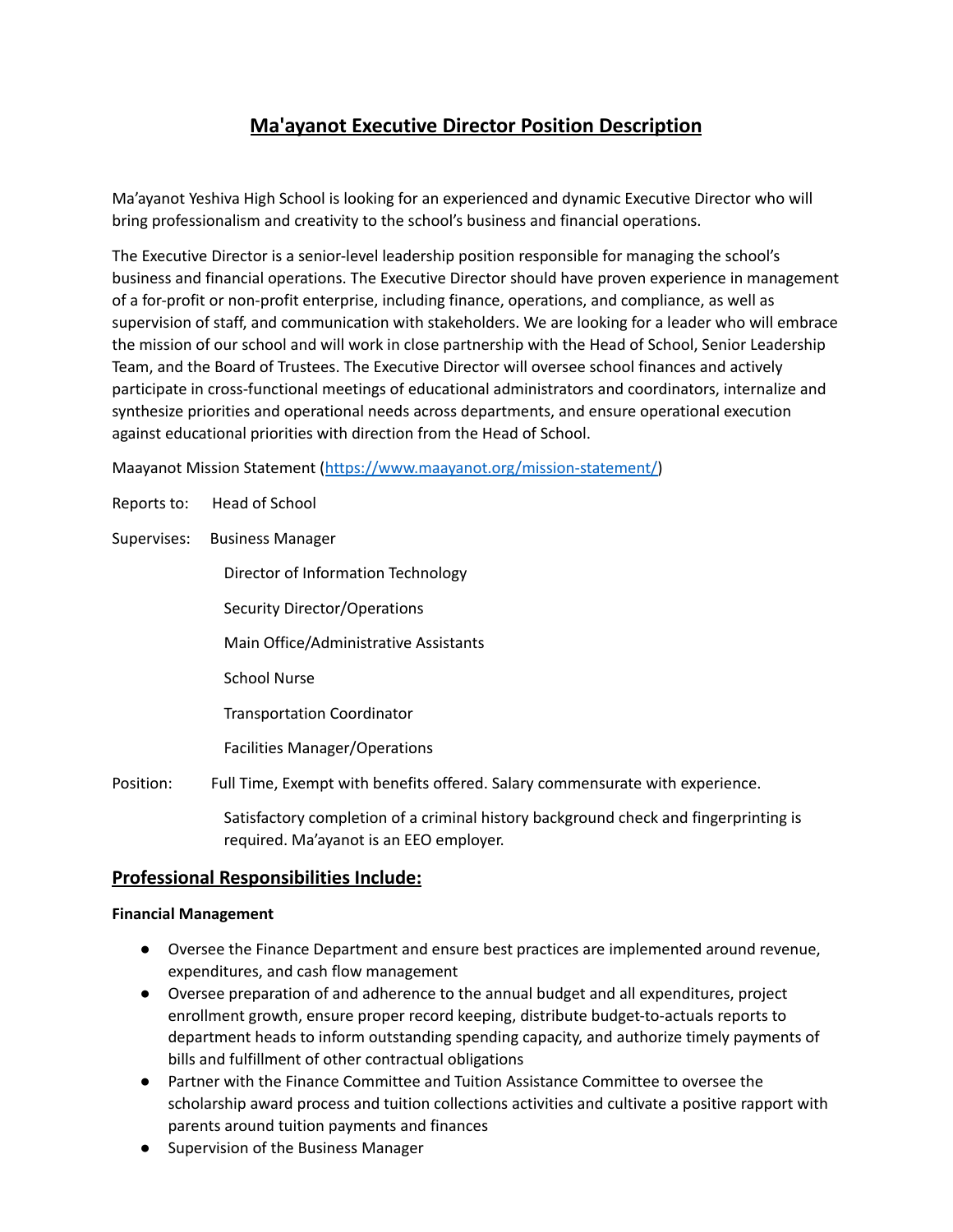- Collaborate with external accountants in the preparation of tax documents, audit, payroll, contracts, and payments; monitoring of income, expenditures, collections and cash flow
- Prepare the annual budget (including tuition, departmental budget and salary increase projections) for both academic and capital expenses.
- Regularly meet with the Treasurer and Finance Committee to review school financial status
- Perform regular reviews of vendors in order to secure more favorable relationships and maintain said relationships with preferred vendors
- Oversee the accounts payable processes in order to ensure timely and accurate payment to vendors as well as appropriate internal controls over cash disbursements
- Oversee the acquisition and distribution of government grants and funding maximizing all possible opportunities
- Partner with Director of Development to plan campaigns and major events
- Complete all state surveys and apply for all relevant state grants

#### **Facilities Management**

- Oversee the physical and logistical operations of the entire school to ensure the building is running and maintained efficiently and in a manner that fosters educational excellence
- Manage relationship with any outside vendors related to building use such as security, maintenance, and food services
- Supervise building maintenance, repairs, and construction projects
- Negotiate and manage all rental use of the building
- Risk Management Maintain and upgrade organizational insurances (property, liability, worker's compensation, Educator's Liability, Officers and Directors', etc.)
- Maintain awareness of and compliance with legal and tax implications regarding building usage
- Ensure emergency readiness, including fire, earthquake, lockdown drill procedures and supplies, and oversee performance of drills by students, staff, and administration.
- Review and maintain the Schools security processes, procedures, and plans to ensure a robust security posture
- Assure that all accreditations important to the future of the school are up to date or in process
- Complete all state surveys and apply for all relevant state grants

#### **Human Resource Management**

- Recruit, hire, and supervise all non-educational personnel employed by the school
- Draft, collect, and enforce all contracts with employees
- Directs medical and financial benefits negotiation, enrollment and administration
- Directs payroll administration and processing
- Monitor compliance with EEOC, Harassment, and other employment policies
- Liaise with educational leadership regarding retention and salaries of educational staff
- File employees' Workers' Compensation Claims
- Update Employee Handbook
- Liaison on legal issues related to school policies and procedures

#### **Procurement and Purchasing**